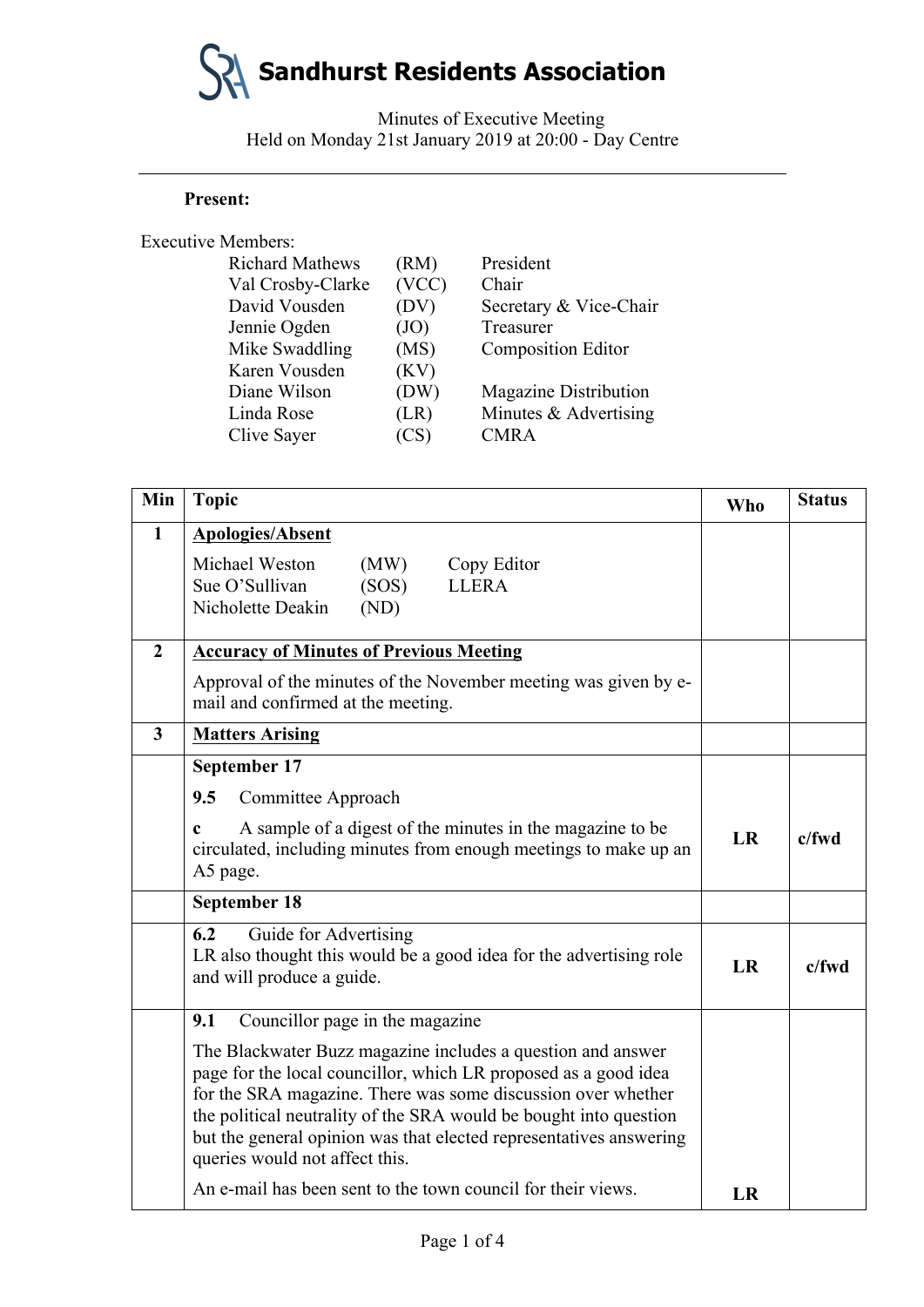

## Minutes of Executive Meeting Held on Monday 21st January 2019 at 20:00 - Day Centre

| Min                     | <b>Topic</b>                                                                                                                                                                                                                                                                                                                                                                                                                                         | Who       | <b>Status</b> |
|-------------------------|------------------------------------------------------------------------------------------------------------------------------------------------------------------------------------------------------------------------------------------------------------------------------------------------------------------------------------------------------------------------------------------------------------------------------------------------------|-----------|---------------|
|                         | November 18                                                                                                                                                                                                                                                                                                                                                                                                                                          |           |               |
|                         | December magazine<br>6.1                                                                                                                                                                                                                                                                                                                                                                                                                             |           |               |
|                         | The December edition will be ready to send tomorrow after the<br>addition of the article about Christmas trees and proof reading.                                                                                                                                                                                                                                                                                                                    | <b>MS</b> | <b>Closed</b> |
|                         | Articles from schools<br>6.2                                                                                                                                                                                                                                                                                                                                                                                                                         |           |               |
|                         | An email has been sent to Sandhurst School and all the secondary<br>schools pointing out the advantages of using the space available.                                                                                                                                                                                                                                                                                                                | <b>LR</b> | <b>Closed</b> |
|                         | 6.3<br>Proposed developments                                                                                                                                                                                                                                                                                                                                                                                                                         |           |               |
|                         | A potential new article for the March edition will detail the<br>developments proposed for the Sandhurst area. This will be<br>checked with the council.                                                                                                                                                                                                                                                                                             | <b>MS</b> | c/fwd         |
|                         | Changes to commercial recycling<br>8.1                                                                                                                                                                                                                                                                                                                                                                                                               |           |               |
|                         | A letter was sent to BFBC expressing concern about the changes.<br>A reply was received which is attached to the minutes. After some<br>discussion, it was decided that a response should be drafted.                                                                                                                                                                                                                                                | <b>DV</b> | $c$ /fwd      |
|                         | Donations list<br>9.1                                                                                                                                                                                                                                                                                                                                                                                                                                |           |               |
|                         | A list of the donations given in the preceding six months is to be<br>produced for inclusion in the March edition of the magazine.                                                                                                                                                                                                                                                                                                                   | JO        | $c$ /fwd      |
|                         | Rose & Crown development<br>9.2                                                                                                                                                                                                                                                                                                                                                                                                                      |           |               |
|                         | Objections to the development of two houses behind the Rose $\&$<br>Crown pub, with access through the pub car park have to be<br>submitted by 31 <sup>st</sup> January. If the planning permission is refused it<br>is possible that the owners will close the pub and sell the land for<br>development. As this is the only real ale pub in Sandhurst the<br>CAMRA group will ask the council if the pub has an "Asset to the<br>Community" value. |           | $c$ /fwd      |
| $\overline{\mathbf{4}}$ | <b>Treasurer's Report</b>                                                                                                                                                                                                                                                                                                                                                                                                                            |           |               |
|                         | Figures as at end December:                                                                                                                                                                                                                                                                                                                                                                                                                          |           |               |
|                         | <b>Current Account</b><br>£3,684.76                                                                                                                                                                                                                                                                                                                                                                                                                  |           |               |
|                         | <b>Reserve Account</b><br>£25,438.81                                                                                                                                                                                                                                                                                                                                                                                                                 |           |               |
|                         | <b>Total</b><br>£29,123.57                                                                                                                                                                                                                                                                                                                                                                                                                           |           |               |
| 5                       | <b>Donations</b>                                                                                                                                                                                                                                                                                                                                                                                                                                     |           |               |
|                         | None                                                                                                                                                                                                                                                                                                                                                                                                                                                 |           |               |
|                         |                                                                                                                                                                                                                                                                                                                                                                                                                                                      |           |               |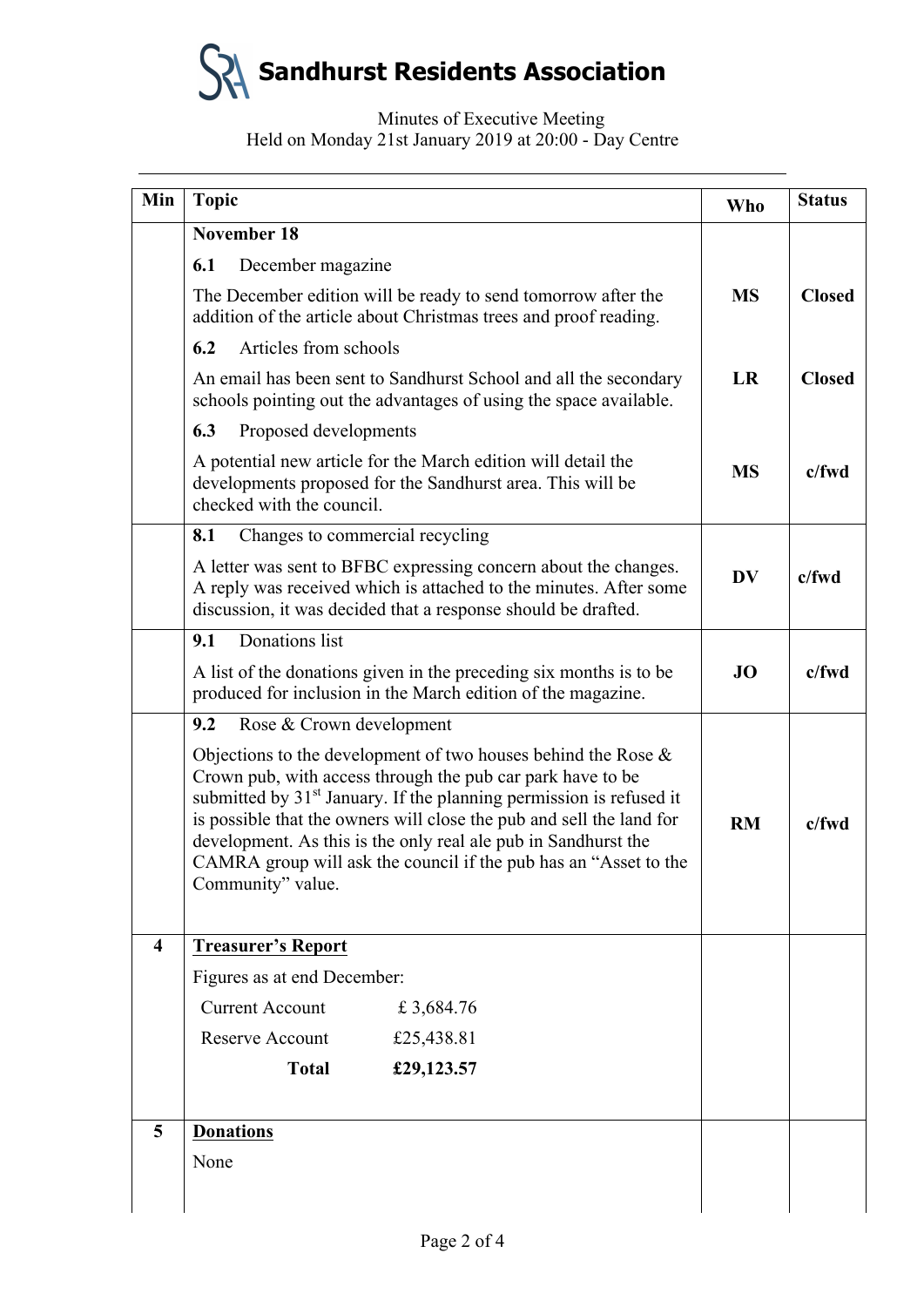**Sandhurst Residents Association**

## Minutes of Executive Meeting Held on Monday 21st January 2019 at 20:00 - Day Centre

| Min            | <b>Topic</b>                                                                                                                                                                                                                                                                                                                                                           | <b>Who</b> | <b>Status</b> |
|----------------|------------------------------------------------------------------------------------------------------------------------------------------------------------------------------------------------------------------------------------------------------------------------------------------------------------------------------------------------------------------------|------------|---------------|
| 6              | <b>Magazine</b>                                                                                                                                                                                                                                                                                                                                                        |            |               |
|                | The underpayment from December has been paid and the accounts<br>reconciled.                                                                                                                                                                                                                                                                                           |            |               |
|                | The current status of the March edition is that $£1,706$ income is<br>expected. There are 6 late payments that have been chased.                                                                                                                                                                                                                                       |            |               |
|                | There have been 4 new adverts totalling $3\frac{1}{4}$ pages and one<br>cancellation of $\frac{1}{2}$ page. This means that of the 27 advertising<br>pages available, $25\frac{1}{4}$ are in use.                                                                                                                                                                      |            |               |
|                | A request for articles for the March edition has gone out with<br>replies to be sent to MW.                                                                                                                                                                                                                                                                            |            |               |
| $\overline{7}$ | Website                                                                                                                                                                                                                                                                                                                                                                |            |               |
|                | Notes from the Clinical Commissioning Group regarding Out of<br>Hours provision have been added to the website.                                                                                                                                                                                                                                                        |            |               |
| 8              | <b>Recycling</b>                                                                                                                                                                                                                                                                                                                                                       |            |               |
|                | <b>NTR</b>                                                                                                                                                                                                                                                                                                                                                             |            |               |
| 9              | <b>AOB</b>                                                                                                                                                                                                                                                                                                                                                             |            |               |
| 9.1            | The planting in Marshall Road has been delayed owing to illness.<br>There is still a question about the ownership of the land.                                                                                                                                                                                                                                         | LR         |               |
|                | The document received from the police with regard to the recent<br>spate of car thefts and burglaries in Sandhurst has been sent to MS<br>for inclusion in the magazine.                                                                                                                                                                                               |            |               |
| 9.2            | An email reporting on various issues relating to provision of<br>medical services at the surgery may have been a spoof. It is being<br>investigated.                                                                                                                                                                                                                   | DV         |               |
|                | A discussion was held on the changes begin proposed to<br>Horseshoe Lake to turn it into a country park and installing<br>refreshment facilities and parking charges, thus generating more<br>income for the council. The view of the committee was that the<br>area is held in esteem as a natural area and the proposed changes<br>would not be met with acceptance. |            |               |
|                | PCSO <sub>s</sub> and not volunteers will in future man the Police Point.                                                                                                                                                                                                                                                                                              |            |               |
|                | The meeting closed at 21.35 hours.                                                                                                                                                                                                                                                                                                                                     |            |               |